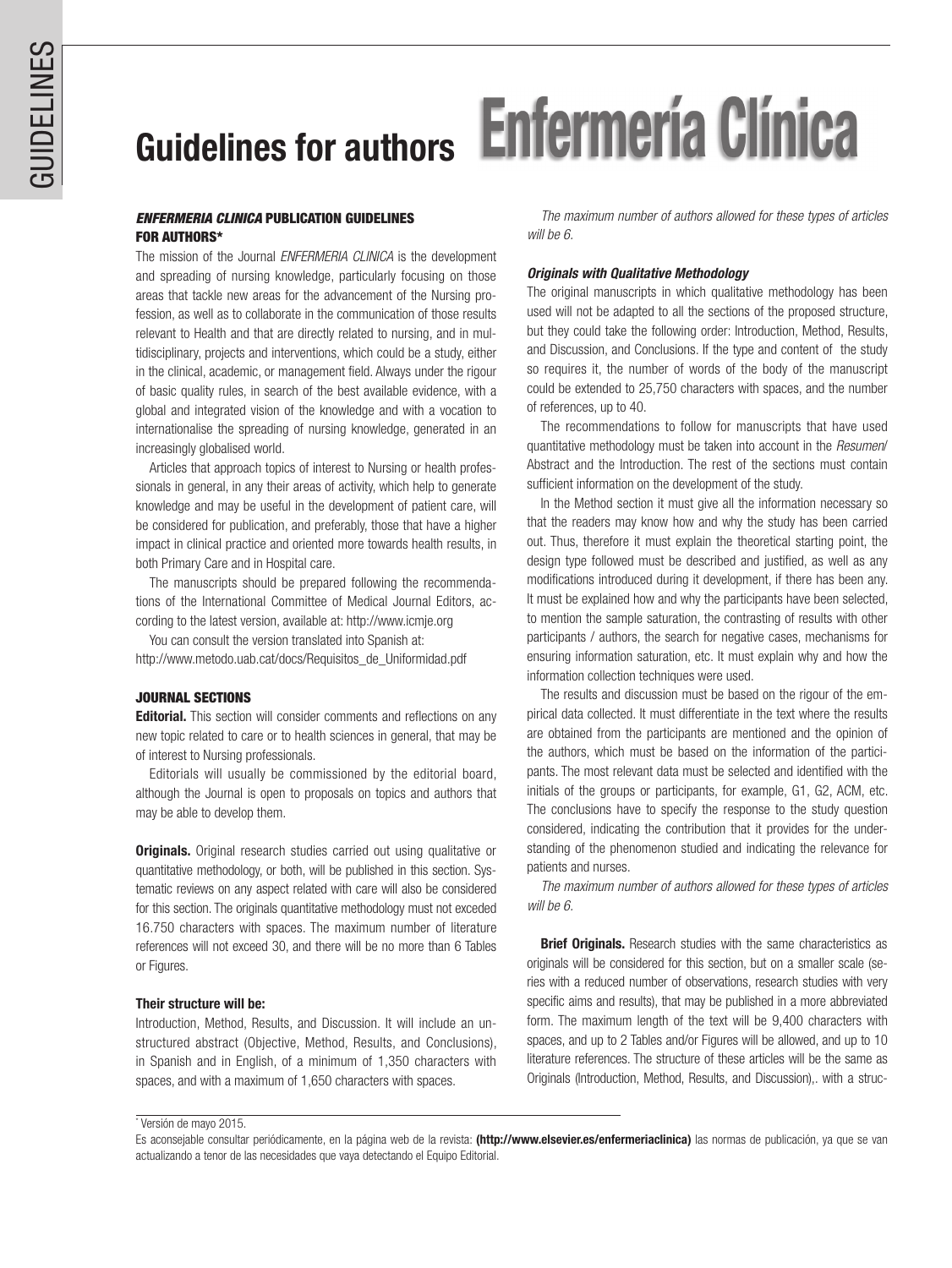tured *Resumen*/ Abstract (Objective, Method, Results, and Conclusions), in Spanish and in English, of 1,350 characters with spaces, as a minimum, and 1,650 characters with spaces, as maximum.

Original articles and Short Originals include a section in which it summarises what is known on the topic and the new contributions of the study carried out. For this, it must include a text with two sub-sections that jointly must not exceed 500 characters (spaces included), with one paragraph indicating on the one hand "What is known" on the subject, and on the other hand "What it contributes", in the study presented.

*The maximum number of authors allowed for these types of articles will be 6.*

**Special Articles.** These types of articles may be on various topics, among which are highlighted: the approach to topics associated with research methodology, specialties, academic and professional development of Nursing or any other type of article in English or Spanish, of which the Editorial Team may consider its contents to be of great relevance for Nursing and in accordance with the currents trends at national and international level.

The Editorial Team is open to any suggestions by authors or interested groups in which the knowledge of a specific or novel aspect of the profession is updated. This section will also include the critical opinions of experts on article published in other scientific journals, of interest to Nursing. Its length must not exceed 16,750 characters with spaces.

*The maximum number of authors allowed will be 6.*

Nursing Care. In this section, articles will be published that deal with the current state of knowledge on specific aspects, experiences or interventions of Nursing that may be of great interest, particularly based on the experience of the author or authors. Their topics could include, not only problems in the health care setting, but also matters on teaching, research or management content. Their structure will be: Introduction, Development, Discussion, Conclusions, and References. The maximum length will be 9,400 characters with spaces. It will include a *Resumen*/Abstract of 1,650 characters with spaces, in Spanish and in English. Up to a maximum of 2 Tables and/or Figures will be allowed, and up to 10 literature references.

An impersonal text is recommended, with a clear division of the sections and with no more than a maximum of 3 authors.

Clinical Cases will also be included in this section, of basically descriptive works on one or several cases of exceptional interest, or due to their rare frequency, or for their unusual outcome or for their contribution to the knowledge of nursing practice in any of its aspects. This section allows clinical practice professionals to pass on their experiences in a systematic form, and that other professionals can understand them and discuss them, which without doubt contribute to bringing together the theory and the practice. The professionals must present them using standard terms, so that they are understandable in the professional community.

Its length must not exceed 9,400 characters with spaces. It will include a *Resumen*/Abstract of 1,650 characters with spaces, in Spanish and in English. Up to a maximum of 2 Tables and/or Figures will be allowed, and up to 10 literature references.

It is obvious that not all clinical cases can be faithfully adapted to the outline proposed here; however, by following these guidelines as far as possible will without any doubt contribute to a better presentation and understanding of the case: Title of the clinical case, Description of the case ( which will briefly include data collection, diagnostic tests performed and the clinical diagnosis, giving details on which health field the care was carried out), General Assessment (it is recommended to identify Nursing Diagnoses, Cooperation problems, according to NANDA taxonomy, using some form of systematic assessment: needs, functional patterns, etc.), Planning and Execution of the care (it is recommended to use expected Results and Interventions according to the NOC and NIC taxonomies), Evaluation of the Results / Follow-up and Discussion / implications for clinical practice.

Evidenced Based Nursing (EBN). Summaries of evidence in a comment articles format will be published in this section. In these types of articles, the comments must be made by experts on the subject and must be focused on applicability of the results obtained in practice and an analysis of the methodological rigour with the study has been performed. These articles will be considered extremely useful for readers and have as an objective to translate the scientific evidence into the health care setting, and to bring the most relevant studies in a national and international context closer to the professionals, providing tools that will enable the validity and relevance of their results to be estimated, as well as to evaluate if these may be useful to adapt to their clinical practice.

A clear, simple and concise language should be used. The maximum length of the whole document (Abstract of the original article and comments) must be 6.400 characters with spaces.

Its structure will include the following sections: Title, Literature reference of the article commented on, Author for Correspondence, Translated and structured abstract (the structure and content will depend on the Journal in which it was published, but usually it will include: Objective, Method, Results, and Conclusions), Comments, Bibliography (no more than 4 literature references) and details of the person that has written the comments. Although are generally commissioned, the Editorial Team is open to publish comments on articles of interest, proposed by authors who wish to do so.

Letters to the Editor. This section will publish scientific and formally accepted observations on published works. It is also a space so that readers may send their comments on current topics, on any aspect associated with the health sciences that may be of interest for professionals. It is the ideal section for the exchange of ideas and opinions between readers, au-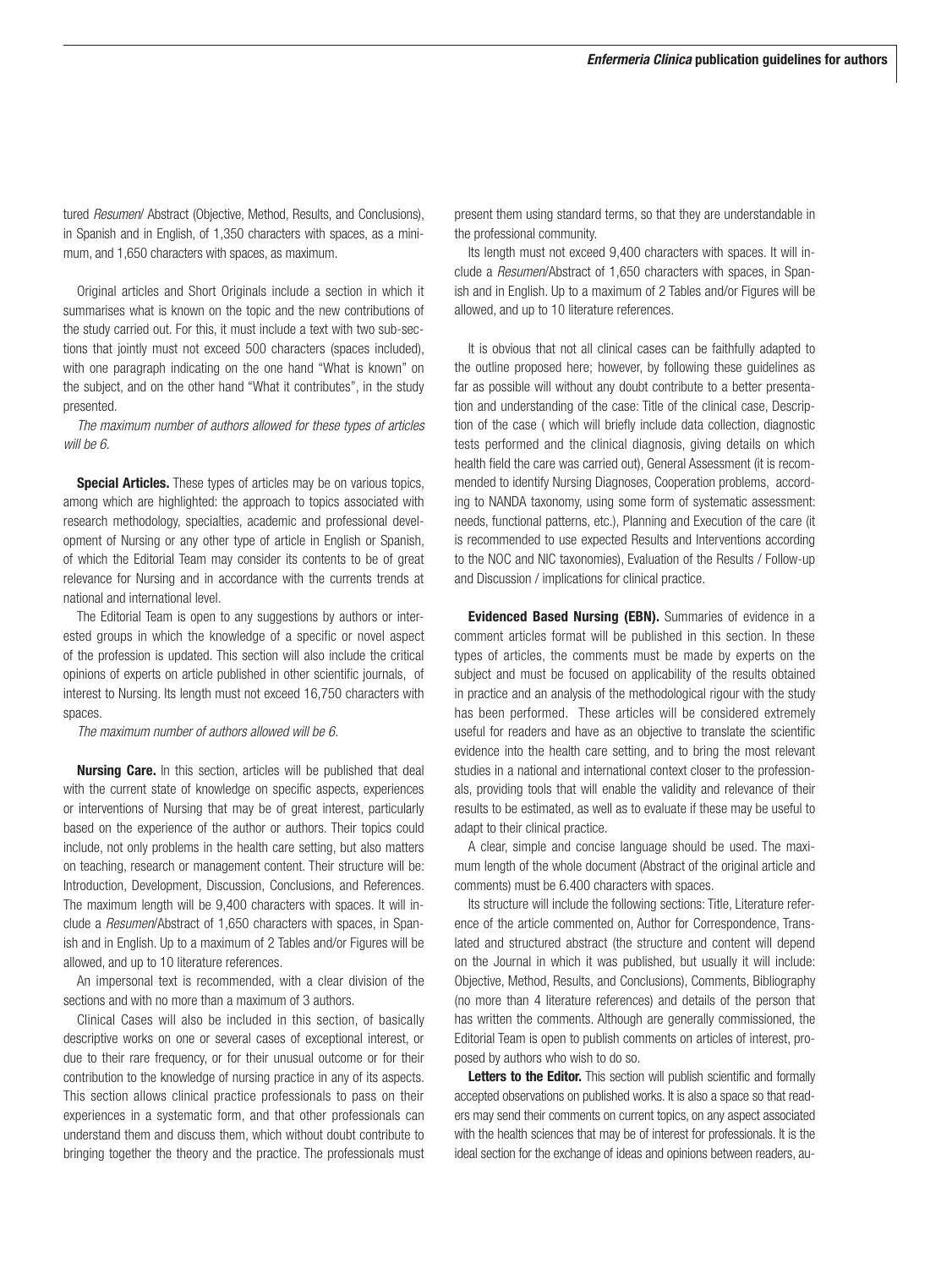thors and the Journal Editorial Team, in which we invite you to take part. It should also include the investigation results that, due to its reduced length, will not constitute an article for the Originals or Short Original sections. The maximum length will be 4.450 characters with spaces, and 1 Table or Figure will be allowed, and a maximum of 5 literature references.

#### ETHICAL AND LEGAL MATTERS

All manuscripts accepted for publication will become the permanent property of ENFERMERÍA CLÍNICA, and will not be able to be reproduced partially or wholly without its permission. In the event that his/ her work is published, the author exclusively transfers to Elsevier España, the rights of reproduction, distribution, translation and public communication (by any medium or support including sound, audiovisual or electronic) of their work.

## • Conflict of interests.

The authors must state any financial or personal relationship that could give rise to a conflict of interests in relation to the published article, using for this, the "Additional Information" section of the manuscript submission system. Furthermore, they should complete the document of Annex I to indicate the contribution of the authors in the preparation of the manuscript and transfer the intellectual property rights of the manuscript to Elsevier España. The archive can be downloaded on the Home page of: http://ees.elsevier.com/enfclin, within the Section "Document in accordance with the legal requirements and transfer of copyright".

#### • Originality

The contents of the articles submitted must be original and have not been previously published or submitted or subject to consideration in any other journal or scientific publication, either wholly or in any of its parts. The Journal will not consider any manuscripts for publication that are simultaneously submitted to other journals, or redundant or duplicate publications, that is, articles that substantially overlap another article already published, printed, or in electronic media. In this sense, the authors are obliged to provide information on any previous or duplicated publication or on the submitting of part of the work in another journal or circulation media. In any event, copies of that material must be submitted to help the Editorial Committee to make a decision on the manuscript. These restrictions do not apply to published abstracts of communications, presentations or conferences, presented at national or international scientific meetings, provided that the full contents have not been published. It also does not affect secondary publications in the same or any other language, if the authors have received the approval of the editors of both journals; the editor of the second publication must know the contents of the first version of the manuscript. It is suggested to include a footnote on the title page of the secondary version to inform that the article has already been partially or completely published, and the primary reference must also be provided.

#### • Protection of human subjects and animals.

To ensure the protection of human subjects and animals, in studies which have been conducted on humans, in the Methods section, it must mention that these have given their informed consent and that their anonymity and confidentiality of the data have been respected, as well as that they have carried out in accordance with the current official regulations and with those of the World Medical Association and the Helsinki Declaration (http://www.wma.net/s/ethicsunit/helsinki.htm). In the case of experiments on animals it must state that the procedures described by the competent authorities were performed in accordance with the Publication Guidelines of *Enfermeria Clinica*. It should also be mentioned that they have been approved by the Clinical Research Ethics Committee or Research Committee of the corresponding centre.

#### • Authorship

Only those persons who have intellectually contributed to the development of the work will appear in the list of authors. The author of an article should have participated significantly in the design and development of this, as well as to assume responsibility for the contents. In general, to appear as an author the following requirements should be met;

- 1. To have participated in the conception and design, the acquisition of data, analysis and interpretation of the data of the work that has resulted in the article in question.
- 2. To have participated in writing the text and its possible revisions.
- 3. To have approved the version that will finally be published.

The Journal *Enfermería Clínica* declines any responsibility on possible conflicts arising from the authorship of works published in the Journal.

## • Informed Consent

The authors must mention, in the "Methods" section that the procedures used on patients and controls were performed after having obtained the signed informed consent form.

#### SUBMISSION OF MANUSCRIPTS

To make the submission of manuscripts easier and more dynamic in the editorial process, three different spaces can be accessed from the "Elsevier Editorial System, EES) from the Journal web page (http://ees.elsevier.com/enfclin/), one for the authors, another for the reviewers and another for the Editorial Team. Its use will, without doubt, improve communication and will make the work of the evaluators and all the Editorial Team easier. The authors will be able to make a daily follow-up the status of their manuscripts. In all cases, the section of the journal desired for the manuscript to be published should be indicated.

It is recommended not to use headings, page footnotes, or underlining, which make the layout difficult in the event that the manuscripts are published. The manuscripts will be separated into the following files, which will be entered into the system in the following order:

First page: The following details should be indicated in the order given here: a) title of the article (in Spanish and in English); b) first name and the two surnames joined by a hyphen of each author (in order to identify you in the international data bases); c) institutional affiliation (full name of the department, and the centre where the work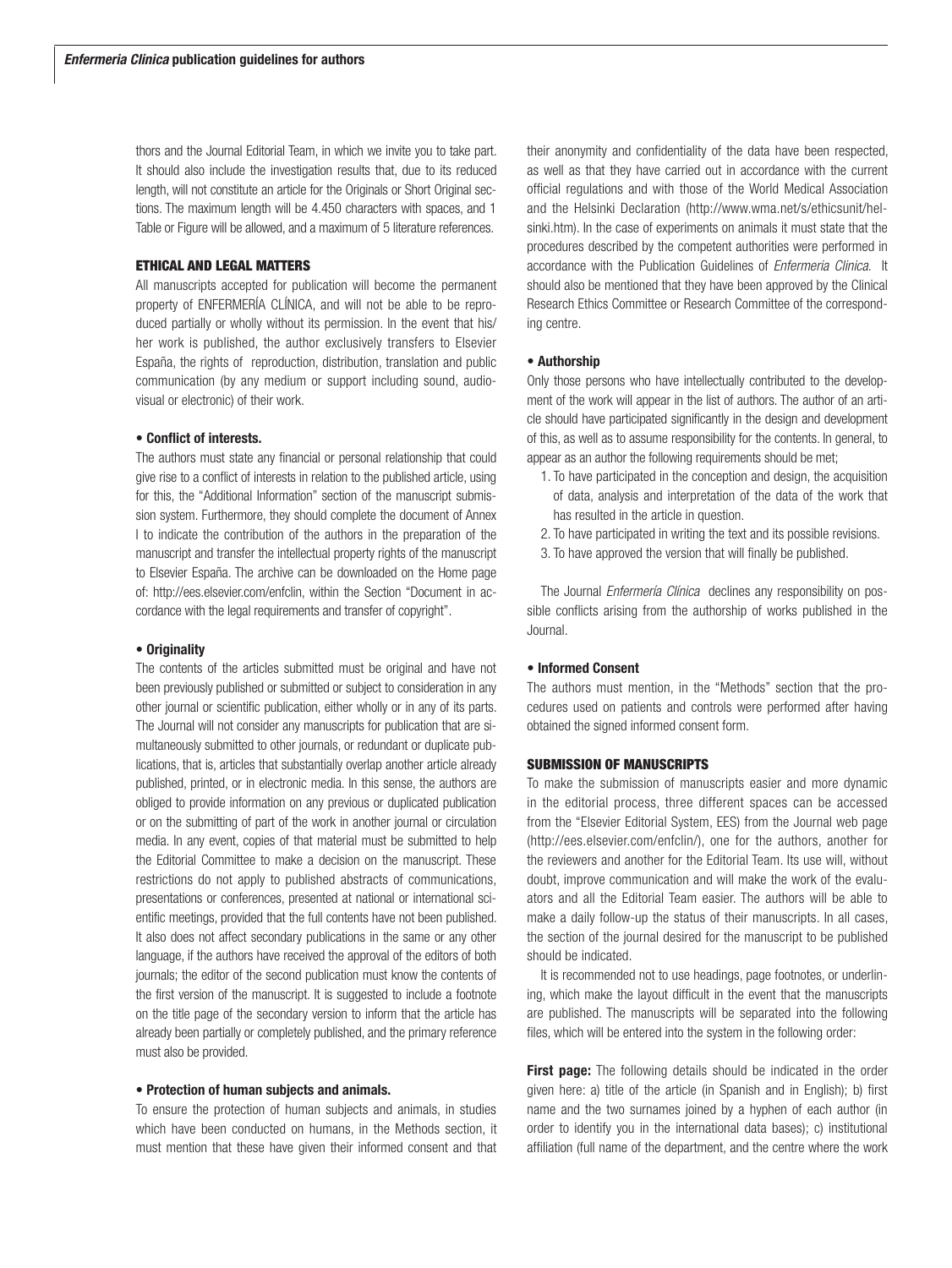and its full address); d) name, professional affiliation, including e-mail address, and telephone of the author responsible for correspondence; e) total or partial funding of the study, if there is any; f) acknowledgements (this section must be used to acknowledge the help of individuals or institutions who may have contributed to the development of the work, but could not be considered as authors. The study subjects should appear first in this section, since without their cooperation the study would not have been possible).

At the end of this first page it will include the total number of characters with spaces of the abstract (in Spanish and in English), and of the body of the manuscript, (Introduction, Method, Results, and Discussion). It will also indicate the number of characters with spaces of the paragraphs, "What is known" and "What it contributes".

What is known / What it contributes. Include the paragraphs on "What is known" and "What it contributes".

Text of the manuscript. It will include, in the following order: a) Abstract and key words, both in Spanish and in English; b) text or body of the manuscript, with the different sections depending on what it is about; c) literature references; d) Tables, if there are any.

**Figures.** They must be included in a separate file.

#### STRUCTURE OF THE MANUSCRIPTS

Title: It must briefly and concisely indicate the contents of the manuscript and it has to provide the maximum information with the minimum number of words (it recommended not to exceed 15). It must not include acronyms. A short title should be included with a maximum of 80 characters with spaces.

Abstract and Keywords: For Original and Short Original works, it has to be structured into the following sections: Objective, Method, Results (most important 3-4) and Conclusion (1-2, arising from the results). It should contain sufficient information for the reader to have a clear idea of the contents of the manuscript. It should not contain information that cannot be found later in the manuscript.

On the same page it will give between 3 and 6 keywords, directly related to the topic presented in the manuscript. MeSH terms (Medical Subject Headings) should be used or the Health Sciences Descriptors (Decs) so that they can be classified in the international data bases.

A Spanish and English version of the abstract and keywords must be submitted.

Text or body of the manuscript: It is advisable to divide the work clearly into sections, depending on the section to which it may be submitted:

Originals and Short Originals: Introduction, Method, Results, and Discussion.

• Introduction, In this the problem set out to be resolved must be mentioned, the theoretical framework on which it is based, if relevant, previous publications, the current situation and the importance or implications that the solution has for the study subjects and/or the health system, and it must end with statement of the objectives and/ or hypothesis. It will be as brief as possible, and its basic rule is to provide the basic information necessary for the reader to be able to

understand the text that follows later. All of this supported with the most current and important literature references.

• Method: An exhaustive description must be provided on how the study has been performed, with sufficient information so that other researchers can replicate it; that is, that they can perform it without consulting the authors.

Its content will be determined by the objectives of the study. It will contain several sub-sections that do not need to be specified in the text:

*– Design:* The type of study performed must be mentioned, justifying, if necessary, the reasons for its choice.

*– Population and Study Setting:* Indicate the place and the date of performing the study. Specify the characteristics of the studied population and the inclusion and exclusion criteria. If all the population has not been studied, it must indicate how the sample size was calculated and the value of the parameters used, as well as the sampling technique.

*– Variables*: Define all the variables that have been collected, determined by the objectives established, particularly the variables of the most important results. If it is an experimental study, it must mention the intervention made (also of the control group, if relevant and the follow-up time.

*– Data collection:* Explain how the data have been collected and who did it, as well as the tools used for this purpose, indicating if they are validated and the corresponding literature reference.

*– Data Analysis:* Mention the statistics program used for the analysis and the analysis performed. Indicate the strategy used for the literature review, that is, data bases reviewed, the descriptors or keywords employed in the search and the years reviewed.

*– Ethical Aspects:* It must be specified, in the case of research studies, whether it has been approved by the corresponding Ethics Committee, and whether it complies with the requirement established in national and international guidelines for clinical trials and similar studies as applicable.

• Results: It must only include the most important results, according to the objectives and the statistical analysis mentioned in the Method section. The results must respond exactly to the objectives that have been established and must make clear whether or not they certify the working hypothesis. There should not be any objective in the introduction that is not given a response in the results and any objective not mentioned in the introduction should not have a response in the results. Assessments or comments on the results obtained should also not be included in this section.

In general, it should start with a description of the study subjects, to specifically know the number studied and their characteristics. If, subjects have been lost during the study, or it has not been able to contact, with the total of the sample selected, it must also indicate both the number and the reason.

After the description of the subjects, a descriptive analysis of the most important variables will be presented, according to the measurement scale, and the most suitable manner to describe them will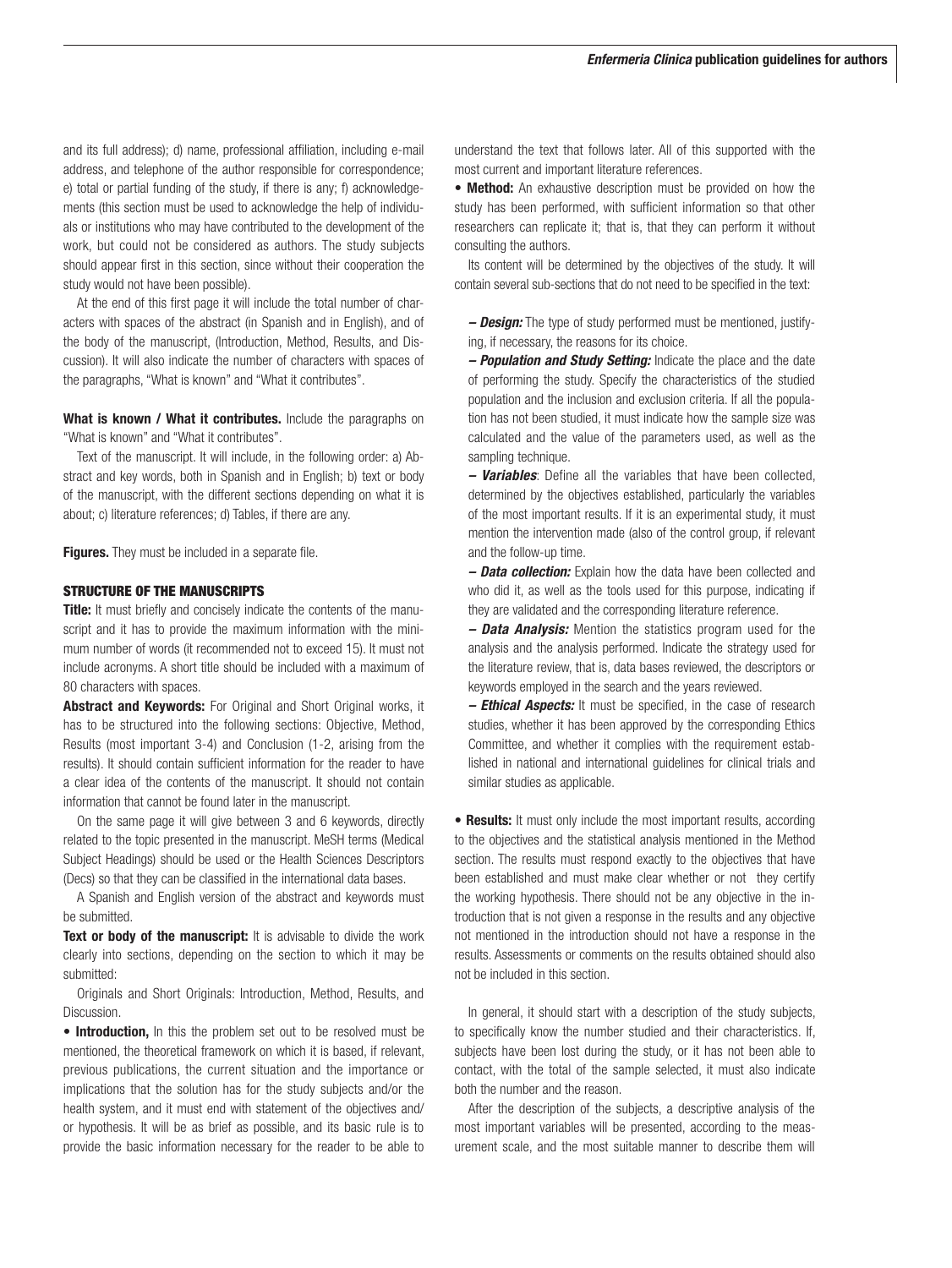be chosen, attempting to provide the best information about each one (thus, frequencies and percentages will be used for the nominal qualitative variables, and for the quantitative ones, mean and standard deviation when they follow a normal distribution, etc.). The corresponding confidence intervals will also be indicated.

If there is more than one study group, each one must be characterised, and later indicate the comparisons between these groups in terms of statistical significance an magnitude of the difference and, above all, in terms of clinical relevance.

Statistical tests that have not been described in the Method section must not be employed, and their results must be accompanied by a statistical value, degrees of freedom and statistical significance (*P* value), and the confidence interval (where appropriate). To indicate the *P* value, it is advisable not to use more than 3 decimals  $(P=0.002)$ : thus, a value of  $P = .000001$  may be expressed as  $P < .001$ .

Tables and/or Figures can be used to complement the information, not to duplicate it. The Tables and Figures must be sufficiently clear to be able to interpret them with the need to refer to the text. If abbreviations or initials are used, they must be explained in the Table or Figure footnotes.

• Discussion: In this section, the authors must express their opinions on study topic and the results obtained, avoiding repetition of the information that has been given in the Results or in the Introduction. Comparison should be made with the results obtained in other studies, with the corresponding literature references. Mention should be made of the possible limitations of the study that could determine the interpretation of the results. The conclusions and the appropriate recommendations will be reflected, as well as suggestions for future studies on the topic and the implications that it has for the practice.

The Discussion, as in the Conclusions, must arise directly from the results, and comments or statements that are not associated with the results obtained in the study must be avoided. It should also take into account, that although statistically significant differences are found in the hypothesis contrasts, these differences may not be relevant in clinical practice and, therefore, there should be caution when interpreting them.

**• Bibliography:** The adapting of the literature references to the Vancouver Style and their accuracy are the responsibility of the authors, therefore it is advised to make an exhaustive review of these and check them with the original documents, so that they do not contain errors that could hinder locating them by interested readers.

The literature reference must be consecutively numbered using Arabic numbers in superscript according to their appearance in the text for the first time. When they coincide with a punctuation sign, the citation will always precede that sign.

Examples on how to write literature reference can be consulted on the page: http://www.nlm.nih.gov/bsd/uniform\_requirements.html. As an example some of the citations most used are presented:

#### Journal Article:

Ubiergo MC, Regoyos S, Vico M, Reyes R. El soporte de enfermería y la claudicación del cuidador informal. Enferm Clin. 2005;15(4):199-205.

Córcoles P, Ruiz T, Gomariz S, Herreros L, Pita L, Ruiz-Risueño I, et al. Mejoría de la calidad de vida y efectos adversos en pacientes con enfermedad arterial obstructiva crónica tratados con alprostadil-alfaciclodextrina por vía venosa periférica. Enferm Clin. 2005;15(4):206-12.

## Book:

Tideiksaar R. Caídas en ancianos: prevención y tratamiento. 1st ed. Barcelona: Masson; 2004.

## Article on internet:

Tizón E, Vázquez R. Enfermería en cuidados paliativos: hospitalización durante los últimos días de vida. Enfermería Global [internet series]. 2004 Nov [accessed 16 Jan 2005]; (5): [approx. 70 p.]. Available at: http://www.um.es/eglobal/5/05b01.html

#### Web page:

Sociedad Española de Informática de la Salud. Madrid [accessed 16 Jan 2005; updated 12 Jan 2005]. Available at: http://www.seis.es/ index.htm

The names of the Journals must be abbreviated in accordance with the style used in Index Medicus: for this you can consult the "List of Journals Indexed" which is included every year in the January edition of Index Medicus. They can also be consulted on the following page: http://www.ncbi.nlm.nih.gov/entrez/query.fcgi?db=journals

The collective Catalogue of published journals of Spanish health sciences libraries may also be consulted, called c17 (http://www.c17.net).

If a journal is not included in the Index Medicus or in c17, its full name has to be written.

The use of footnotes or final notes is not recommended for the definitive numbering of the literature references, since they make the layout difficult in the event that the manuscripts are published.

• Tables and Figures: The Tables will be presented at the end of the manuscript, one on each page, with the title in their upper part and numbered with Arabic numerals, in the order that they appear in the text. The Figures must be submitted in a separate file, also with a title and numbered in order of appearance. The Figures and Tables must not repeat the results that have been mentioned in the text and must be clear; they should not have to refer to the text to be able to understand their content, thus, the title must be explanatory and must be accompanied by the necessary clarification footnotes.

#### EDITORIAL PROCESS

The Editorial Team (ET) will acknowledge the receipt of manuscripts submitted to the Journal and will inform on its acceptance. All manuscripts, as well as the commissioned works requested, will be reviewed anonymously by expert and independent individuals (peer review); original works, short originals and systematic reviews will be reviewed by two people, and the rest by one and the ET. The ET will evaluate the comments of the reviewer and will reserve the right to reject the works that are judged as inappropriate, as well as to